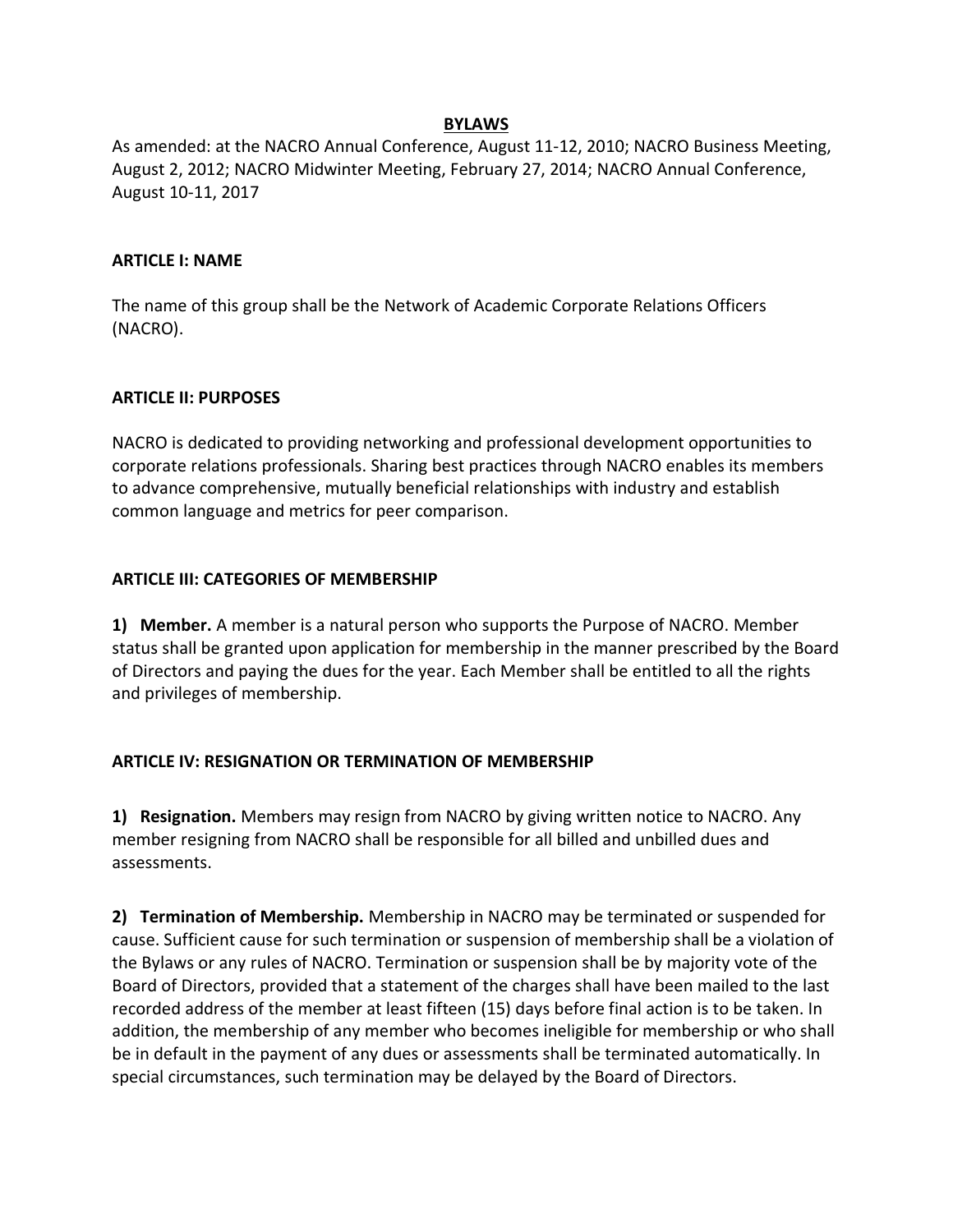### **ARTICLE V: DUES**

The initial and annual dues and assessments for NACRO members, and the time for paying all dues and assessments, shall be determined from time to time by the Board of Directors.

## **ARTICLE VI: MEETINGS OF MEMBERS**

**1)** There shall be an Annual Meeting of the membership on a date and at a place to be designated by the Board of Directors for such business as may be properly brought before the Members. The Board of Directors may from time to time call special meetings of the membership. Notification of regular and special meetings shall be presented in writing and may be delivered by electronic means to the membership at least 30 days prior to the scheduled meeting date. Such notification shall include information on items on which action is to be taken by the voting Members.

**2)** Action may be taken by the vote of a majority of the voting Members present and voting in person or by written proxy. No business shall be conducted at any meeting unless a majority of the Board of Directors is present.

# **ARTICLE VII: BOARD OF DIRECTORS AND OFFICERS**

The functions and responsibilities of the Board of Directors shall include advice and counsel to the Co-Presidents on all matters affecting NACRO activities; ongoing liaison with and annual review and approval of Standing and Ad Hoc Committee activities; review and approval of NACRO major financial activities, including the annual budget; review and recommendation of new programs for NACRO; recommendation of candidates for positions on the Board of Directors; review and recommendation of changes in NACRO Bylaws, policies and procedures; and supervision of NACRO business affairs. Members of the Board of Directors shall work with and provide oversight to committees as described by NACRO Policies and Procedures (further detailed in the Policies and Produces document). The reporting structure within the Board of Directors shall be as described by NACRO policy.

**1) Composition/Terms.** The Board of Directors shall consist of the following officers: two Co‐ Presidents, two Vice‐ Presidents (one for Conference Site Selection and one as Chair of the Finance Committee), the Immediate Past Co-Presidents, Standing-Committee Chairs, Standing Committee Chairs‐elect and a single Member at Large (when required by Article IX).

The Co‐Presidents, Co‐Vice Presidents, the Immediate Past Co‐Presidents and Member at Large shall serve one year terms and all other officers shall serve two year terms (one year as Chair‐ elect followed by one year as Chair) unless said officer is elected or appointed to a vacant office in which case said officer shall serve a one year term. Any officer may be re‐elected in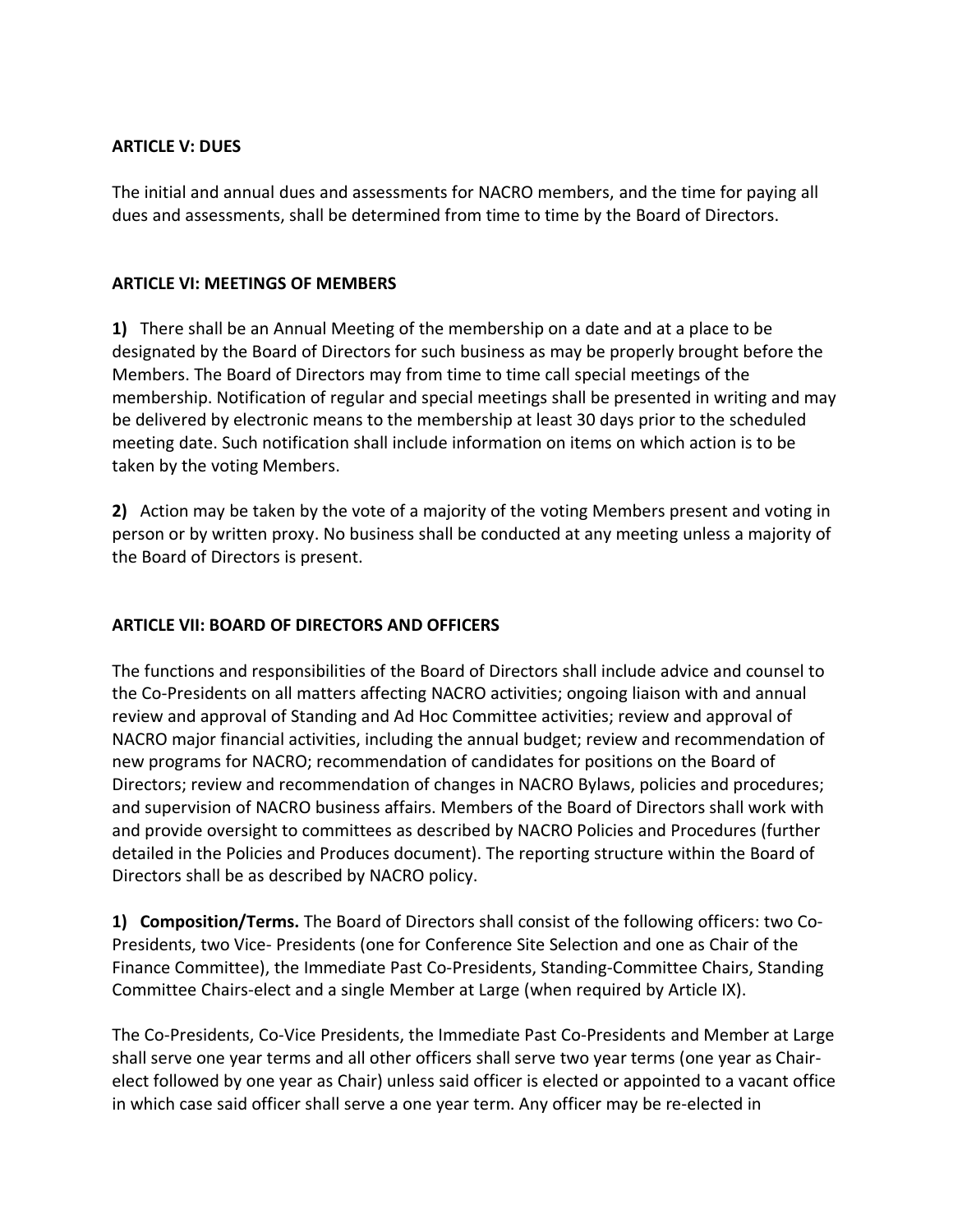### accordance with ArticleIX.

All members of the Board of Directors must be Members as defined by the Bylaws and at least one Co-President, one Vice-President, one co-chair of each Standing-Committee and the Member at Large shall be employees of (a) an institution of higher education which conducts research and grants Bachelors, Masters, Doctoral and/or Medical Doctor degrees or their equivalents; (b) a school or unit (such as a foundation) that may or may not itself conduct research or grant degrees and that is dedicated exclusively to an aforementioned institution of higher education; or (c) a non-degree granting research intensive entity such as a research institute, research hospital or government laboratory. The Board of Directors may elect to not fill certain offices or combine offices (excepting the immediate Past Presidents, Co‐Presidents and Vice-Presidents) and in such case the Board of Directors will consider a quorum a majority of the filled offices.

**2) Meetings/Replacements.** The Board of Directors shall hold a meeting at the same place as, and immediately prior to, the Annual Meeting of NACRO. Other meetings of the Board of Directors shall be held at such times and places as the Board of Directors may decide, or at the call of the Co‐Presidents. Notice of such meetings shall be delivered no less than five days in advance of the scheduled meeting, and may be delivered by electronicmeans. Fifty-one percent (51%) of the Board of Directors present shall constitute a quorum for the purpose of transacting business at any meeting of the Board of Directors, but in the absence of a quorum, those present at the time and place set for the meeting may take an adjournment, from time to time until, without further notice, a quorum shall be present. The affirmative vote of a majority of members of the Board of Directors present at a meeting at which a quorum is present shall be the act of the Board of Directors.

In the event of death, resignation or inability of a Co‐President to perform his or her duties a Vice‐President shall assume the responsibilities of the Co‐President immediately, as more fully set out below.

In the event of the death, resignation or inability of a Vice-President to perform his or her duties the Board of Directors shall recommend and nominate a new Vice‐President for election as soon as is practicable. Such election may take place at any meeting called pursuant to Article VI, or by mail vote or electronic vote.

In the event of the death, resignation or inability of any other member of the Board of Directors to perform his or her duties or in the event of the unscheduled vacancy of such office, (including if an insufficient number of individuals are nominated for such office at the time of the annual board nomination process), the Board of Directors shall have the power to appoint an interim successor to serve the remainder of the term of the vacated office.

# **3) Responsibilities of Certain Members of the Board of Directors.**

**Co‐Presidents.** The Co‐Presidents shall act as the chief executive officers of and shall represent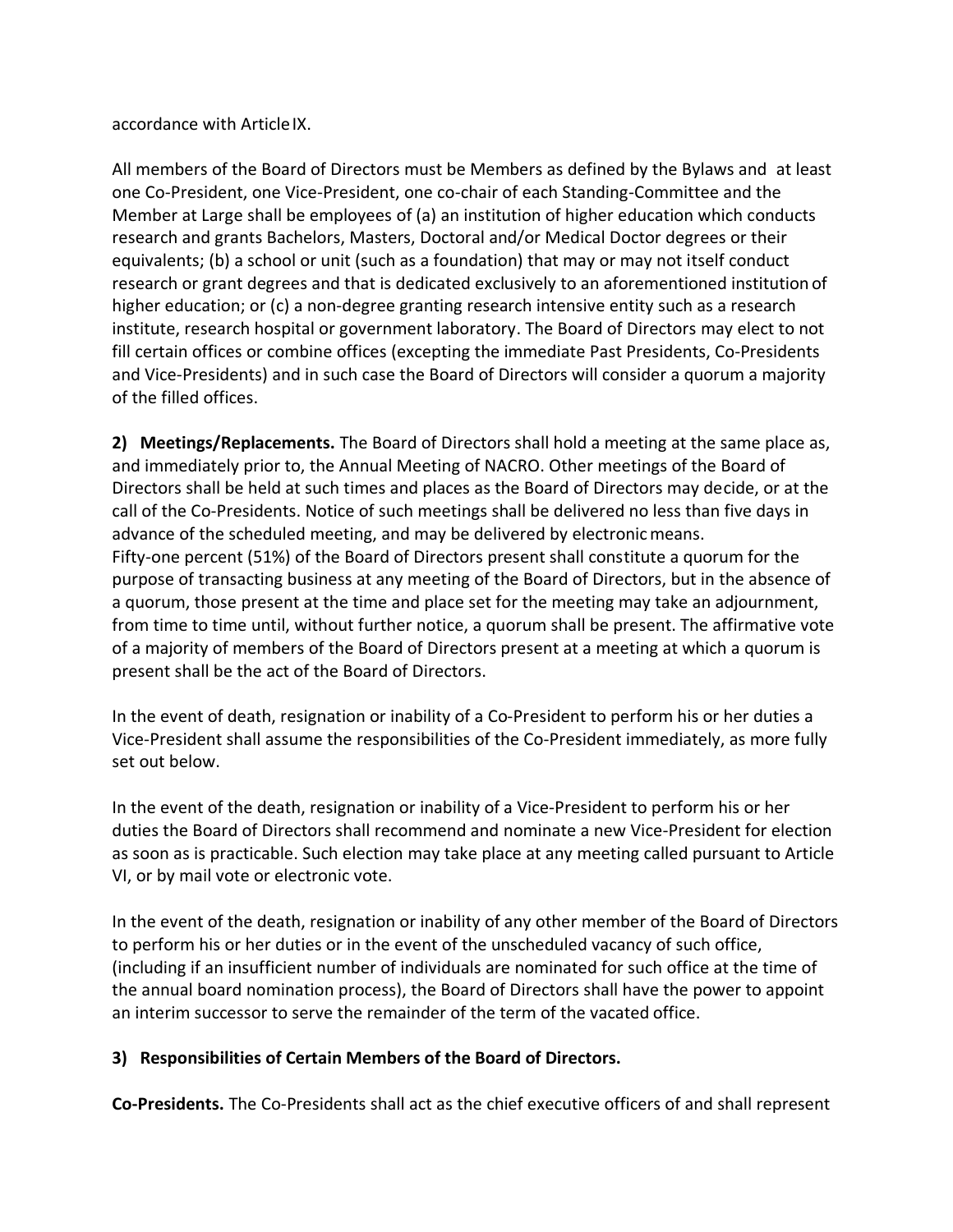NACRO. The Co‐Presidents shall preside at all meetings of NACRO. The Co‐Presidents shall have the power to make, as directed by and subject to the approval of the Board of Directors, contracts for and in the name of NACRO. The Co‐Presidents shall have the power to create ad hoc committees and appoint members thereof and perform such other duties as are usually required by the President's office or as may be delegated to the Co‐Presidents by the Board of Directors. The Co‐Presidents shall be, ex officio, members of all committees.

**Vice‐Presidents.** The Vice‐Presidents are to be considered Co‐Presidents‐elect and will assume the role of Co‐Presidents upon the completion of the current Co‐Presidents' term. The Vice-Presidents shall assume the duties of the Co-Presidents in their absence or inability to act, with the Vice‐President for Finance filling the first vacant Co‐President's office.

**Immediate Past Co‐Presidents.** The Immediate Past Co‐Presidents shall chair the Nominations and Awards Committee.

### **ARTICLE VIII: STANDING COMMITTEES**

The Standing Committees of NACRO shall be as follows: Nominations and Awards, Marketing and Communications, Conference Program, Benchmarking, Finance, Professional Development, Conference Site Selection and Membership and Alliances and such additional Standing and Ad Hoc committees as shall be from time to time created in accordance with these Bylaws. Each Standing Committee other than the Finance Committee, the Conference Site Selection Committee and the Nominations and Awards Committee shall have a Chair and a Chair‐elect. The Chair‐elect shall assume the role of Chair at the end of the then Chair's elected term.

**Quorum and Manner of Acting.** Unless otherwise provided by resolution of the Board of Directors in establishing a committee, a majority of the whole committee shall constitute a quorum, and the act of a majority of the members present and voting at a meeting called by the chair at which a quorum is present shall be the act of the committee.

**Nominations and Awards Committee.** This Committee shall be co‐chaired by the immediate Past Presidents and include the current Co Vice‐Presidents. The Committee shall nominate members for election for each position on the Board of Directors to be vacant at the next election, as set out in Article IX below. The Committee shall solicit suggestions from members of NACRO, the Standing Committees and the Board of Directors, and shall nominate all qualified, interested and committed individuals. The Committee shall also assist the Co‐ Presidents in recruiting and selecting members of other committees, and make recommendations to the Board of Directors as to the types of awards or honor or appreciation to be granted by NACRO, the standards thereof, and the procedures for selection of the recipients and the granting thereof.

**Marketing and Communications Committee.** This committee shall establish and promote the NACRO brand, develop and implement communication strategies.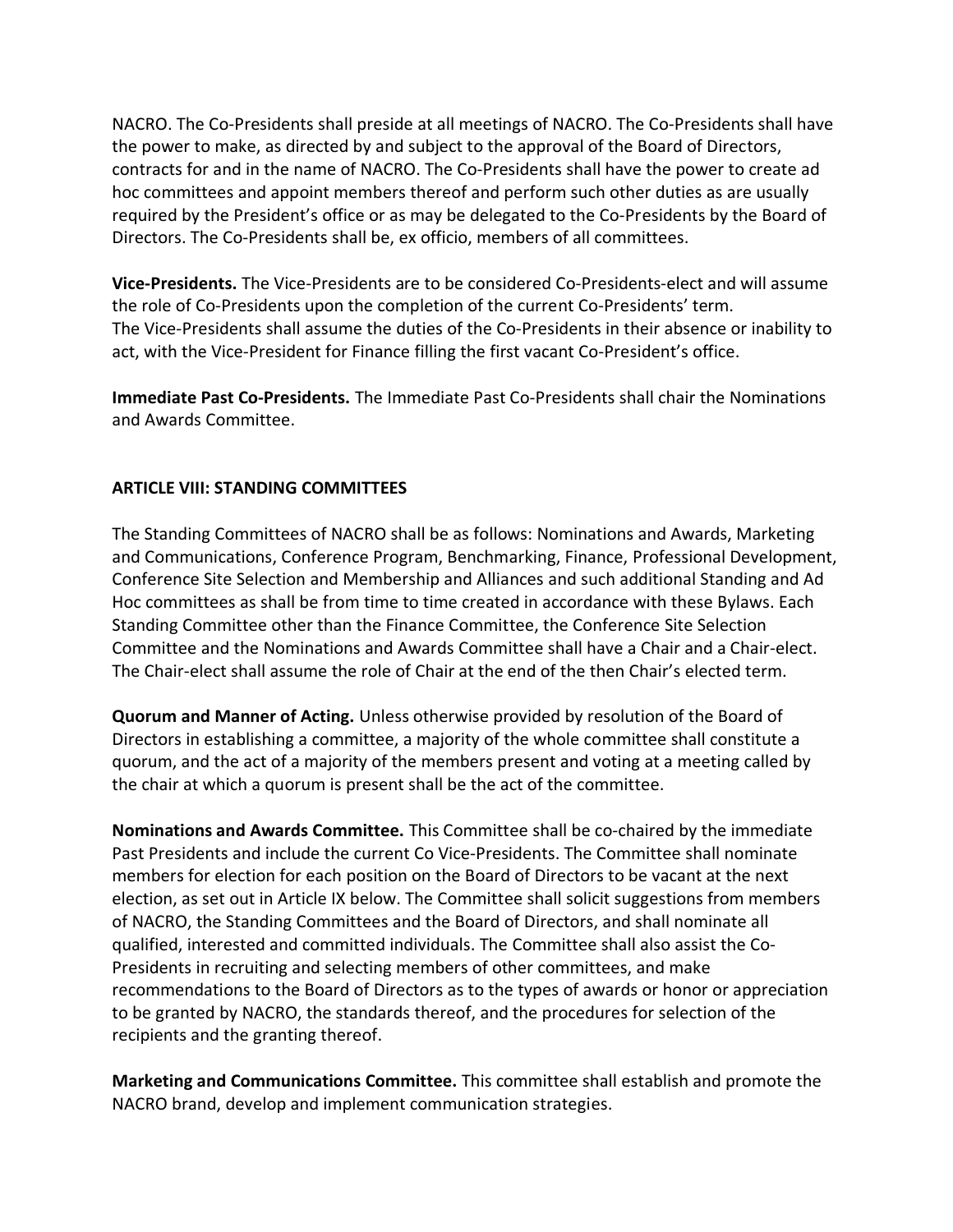**Conference Program Committee.** This committee plans the Annual NACRO Conference and coordinates the individual Conference sessions, including selecting panel participants and providing moderators to coordinate each session. This committee shall provide the association management group specifications required for the association management group to manage the logistical details of the Annual NACRO Conference.

**Benchmarking Committee.** This committee shall annually design, conduct and analyze the results of a survey that attempts to compare and contrast university corporate relations efforts (including holistic efforts, as well as more narrowly defined complementary work) at NACRO members' institutions. A survey shall be conducted, analyzed and presented each year at the NACRO annual meeting and by 2020 shall include an annual summary of corporate funding at members' institutions as self-reported by said member institutions and an annual salary survey of NACRO members.

**Finance Committee**. This committee shall be chaired by the Vice‐President for Finance. Members are appointed by the Board of Directors and shall be comprised of one of the Immediate Past Co‐President and two other members (members of the Board of Directors are preferred) who have operational experience with NACRO Standing Committees. Service terms for the two members shall be 2 years and staggered such that one member is replaced each year. This committee shall manage NACRO's financial operations.

**Professional Development Committee**. This committee shall determine best practices for the education and professional development of NACRO members and utilize these best practices to design and deliver an educational and professional development program for NACRO membership.

**Membership and Alliances Committee**. This committee shall have as its primary mission the growth of NACRO's membership and make recommendations on issues involving membership and administer the member program. The committee shall also assess the need for and potential direction of alliances with academic and industry organizations aligned with NACRO interests; shall provide recommendations for such alliances to the Board of Directors; and shall manage on behalf of the Board of Directors those alliances that have been approved.

**Conference Site Selection Committee.** This committee shall be chaired by the Vice‐President for Conference Site Selection. Members are appointed by Vice-President for Conference Site Selection. This committee shall manage the process for selecting the site of the organization's annual meeting.

Responsibilities and reporting structure of other committees shall be as documented by NACRO policies and procedures. Amendments to policies and procedures are approved by a quorum at a regularly scheduled Board of Directors meeting.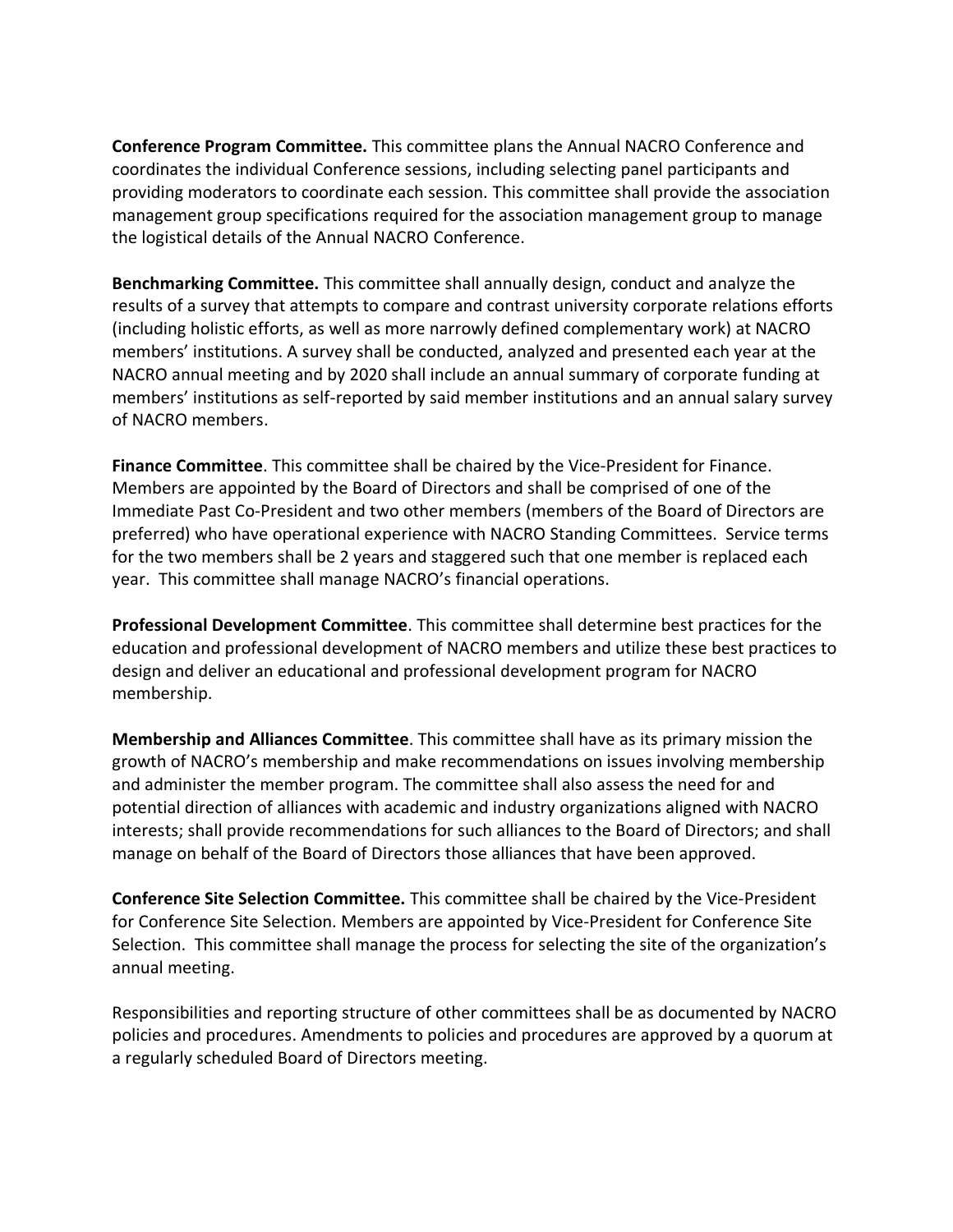### **ARTICLE IX: NOMINATIONS AND ELECTIONS**

The Nominations and Awards Committee shall prepare a ballot listing nominees for vacant positions on the Board of Directors and for Chairs‐elect of each Standing Committee for presentation to the membership at least fourteen (14) days prior to the deadline for voting. The ballot shall result in a Board of Directors comprised of an odd number of positions. Nominee(s) for a single Member at Large position shall be listed and presented to the membership on said ballot if the ballot would otherwise result in a Board of Directors with an even number of positions. This ballot may be voted on in person, via mail vote or electronic vote. The nominee receiving a majority of the votes cast when no more than two nominees are running for the same position will be considered elected. The nominee receiving a plurality of the votes cast when more than two nominees are running for the same position will be considered elected.

### **ARTICLE X: RELATION OF MEMBERS AND INDEMNIFICATION**

The officers, committee members and individuals acting for NACRO shall not be deemed partners or agents of one another for any purpose by reason of any provision of these Bylaws, any Articles of Incorporation or any resolution of the Board of Directors or other action of NACRO pursuant thereto, or by reason of any action taken by them in carrying out the purposes of NACRO. NACRO shall indemnify all officers, all members of Standing Committees, all persons authorized by the Board of Directors to do business on behalf of NACRO, and all employees required to act for NACRO, and hold them harmless against any expense, claim, loss or liability resulting from action taken by them in lawfully carrying out resolutions of the Board of Directors and their duties on behalf of NACRO.

# **ARTICLE XI: USE OF ELECTRONIC COMMUNICATION**

Unless otherwise prohibited by law, any action to be taken or notice delivered under these Bylaws may be taken or transmitted via electronic mail or other electronic media.

# **ARTICLE XII: BYLAWS AMENDMENTS**

These Bylaws may be altered or rescinded by majority vote of the voting members present and voting or by written proxy at any regular or special membership meeting, or by a majority of the voting members returning mail or electronic ballots, provided, however, that such amendments first have been reviewed by the Board of Directors.

Unless otherwise prohibited by law, any action to be taken or notice delivered under these Bylaws may be taken or transmitted via electronic mail or other electronic media.